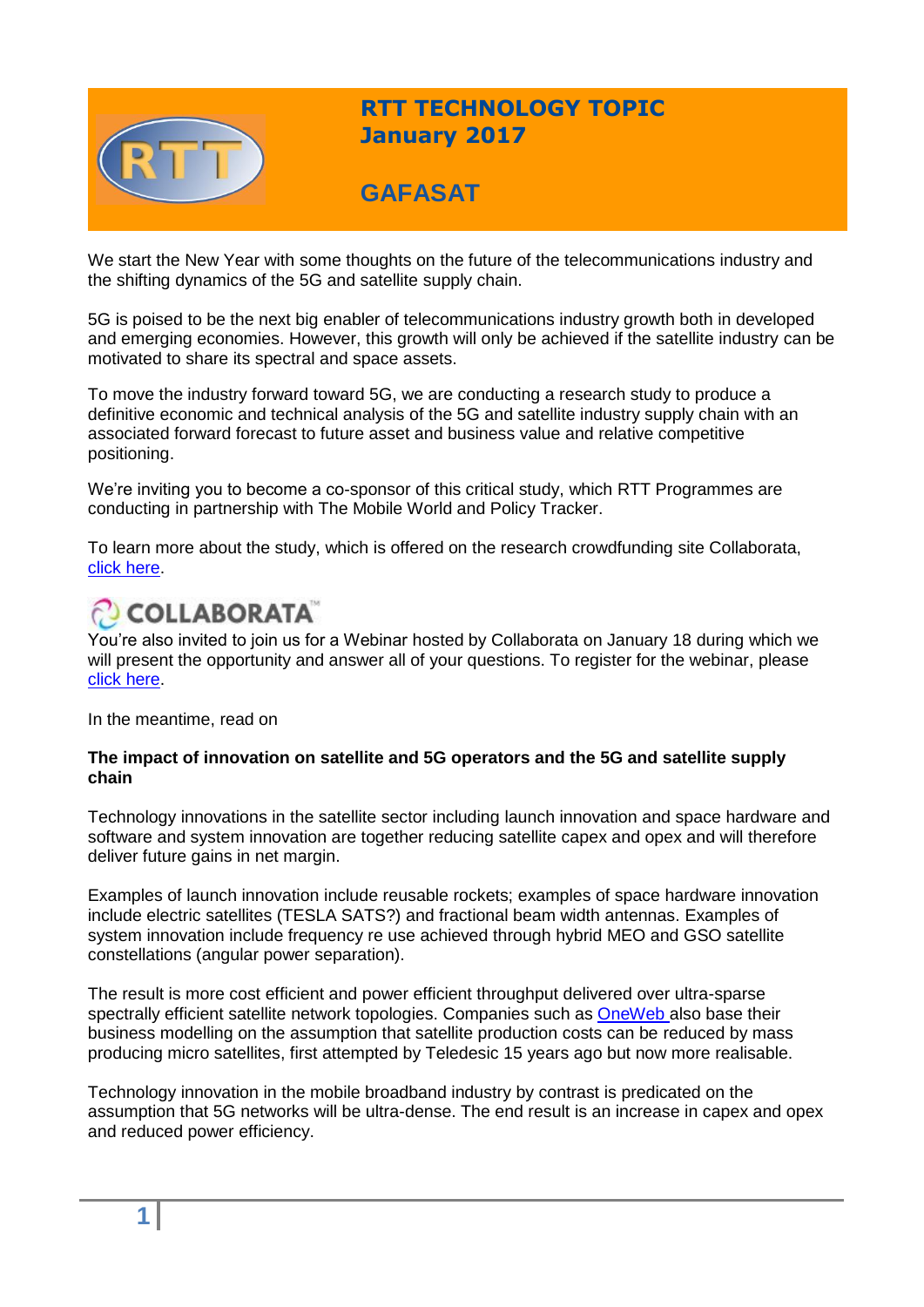Company valuations in both sectors are based on turnover and profitability, competitive market positioning, asset value and debt ratios. The top four mobile broadband operators have one million employees and a combined turnover of \$440 billion dollars (including other revenues). The top four satellite operators have seven thousand employees and a combined turnover of \$8 billion dollars a difference of David and Goliath proportions. Both sectors are highly geared. Intelsat debt servicing costs are equivalent to buying three new satellites per year.

Mobile broadband assets include spectrum and sites, either owned or leased. A mobile broadband operator will typically have access to several hundred MHz of licensed spectrum in the UHF band, L band, S band and occasionally C band and several thousand or tens of thousands of base station sites. China Mobile has over one million LTE base stations.

Satellite operator assets include ground stations and space assets (satellites) placed in GSO orbital slots or in MEO, LEO or occasionally HEO orbits. A satellite operator will typically have access to **several GHz of spectrum** including potentially some combination of UHF (Orbcomm for IOT being one example), L band (including GNSS), S band, C band, X band, Ku-Band and Kaband (High Throughput Satellites). Spectral values are dependent on landing rights negotiated with countries covered by the satellite footprint, a substantially political process.

Mobile operators and satellite operators are both financially sensitive to network underutilisation (described as low fill rates in the satellite sector). Some industry commentators are suggesting that if a significant percentage of present constellation investment plans are realized then the result could be significant over capacity in the satellite sector. While this is a risk, the bigger problem is likely to be user device and IOT device cost and performance.

Companies such as [OneWeb a](http://oneweb.world/)nd [Facebook/Eutelsat \(internet.org\)](https://info.internet.org/en/) identify developing markets including developing rural markets in Latin America Africa and Asia as target markets (the yet to be connected two and a half billion). Adding in these new users would improve fill rates but would require present delivery cost models to reduce by several orders of magnitude. Premium connectivity services in the satellite sector cost \$3000 to \$5000 dollars per month and more basic services cost \$300 to \$500 dollars per month. In the mobile broadband industry we are more familiar with rates of the order of \$30 to \$40 dollars per month but to enable mass deployment in developing markets implies a need to reduce this to \$3 to \$5 dollars per month.

Similarly a terminal costing \$1000 dollars is transparently inappropriate for markets where individual earning power is of the order of a dollar per day. Even \$100 dollars is too expensive. Ideally the price point needs to be similar to a transistor radio at \$3 to \$5 dollars.

The solution suggested by OneWeb and Facebook is to deliver two way connectivity from the satellite to a base station costing a few hundred dollars with local access provided by Wi-Fi. But Wi-Fi does not have sufficient range and though lower cost than present LTE is still too expensive. The cost includes patent costs which do not necessarily reduce with volume.

The alternative would be to develop a purpose made transceiver that provided wide area coverage suggesting a need for at least a one watt or two watt device deployed into FDD spectrum to maximise receive sensitivity. Ideally this device would have no associated patent costs.The device would however need to globally standardised in order to realise sufficient scale to be cost economic. This would need to include global agreement on terrestrial spectral allocation, band plans and guard bands and technology and it would be unlikely that auction costs could be supported. This would have to be no cost rather than low cost spectrum.

It is hard to see either the mobile broadband industry or traditional satellite industry either being able or wanting to do this. The mobile broadband industry has so much asset value and more importantly balance sheet value invested in expensive licensed spectrum that it would be hard and probably impossible for them to adopt a model with no auction protection, particularly in markets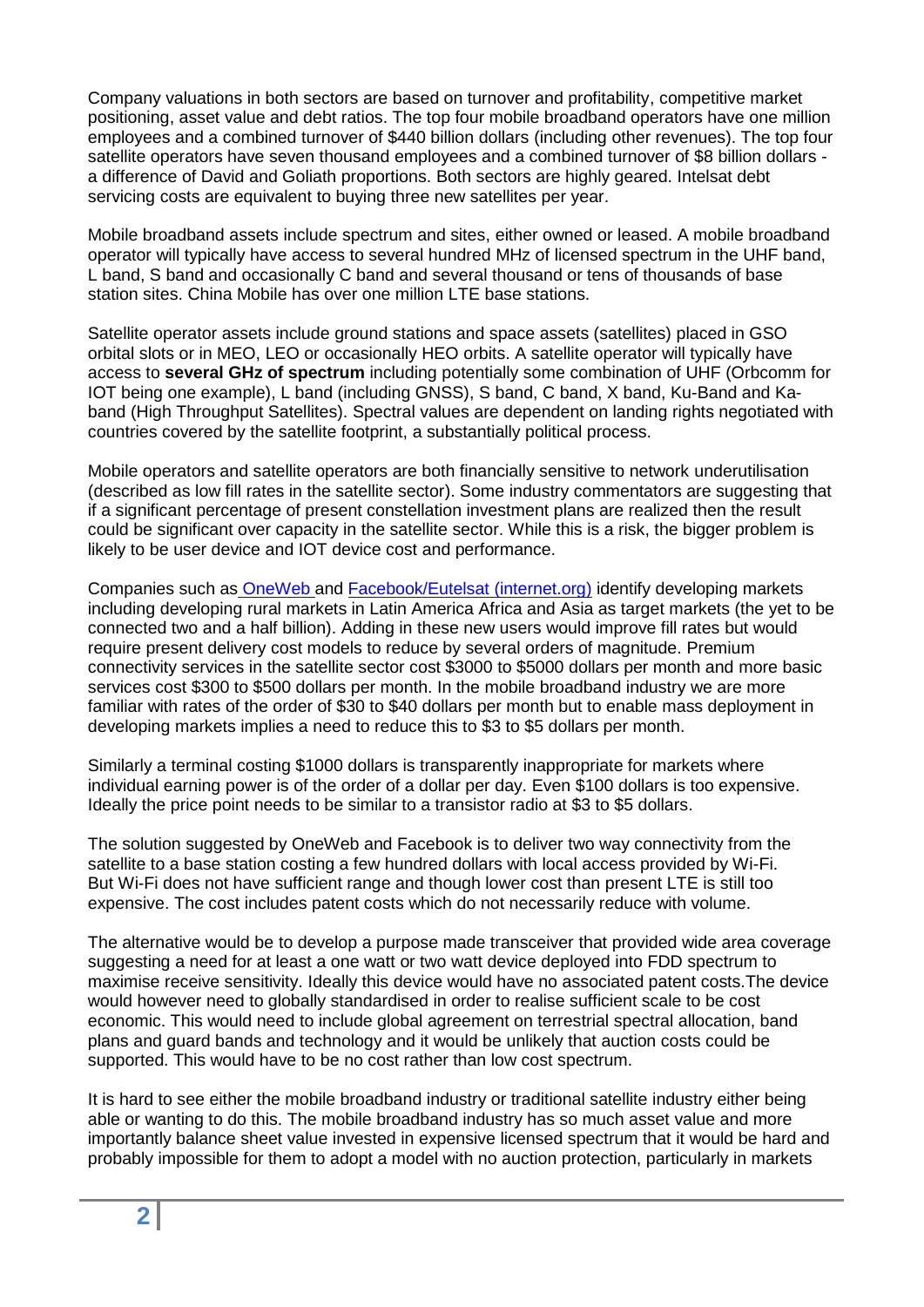where the auction process has been used to consolidate incumbent advantage. Similarly their supply chain is critically dependent on realizing revenues from standards based patent income.

The satellite industry by contrast does not have an effective standards process. Value in the traditional satellite industry is realized from terrestrial and space assets largely subsidized by military dual payloads and military R and D.

Web scale companies including the GAFA quartet, Google, Amazon, Apple and Facebook, are beginning to engage with the 5G and satellite industry but are starting from a different market position.

Apple over the last ten years (the iPhone was launched in 2007) has demonstrated that it is possible to capture a dominant share of the added value of mobile broadband connectivity without investing in that connectivity.

It is the device and the applications on the device that confers value not the network (the OTT opportunity). A decision to address developing market requirements would however have significant device form factor implications. Approximately 800 million people cannot read or write or have limited numeracy skills. While Apple has not explicitly addressed this market, the company would undoubtedly have the requisite capability and resources.

There is also an associated capitalization issue. We have referenced the high gearing and debt ratios that are a fact of life in the mobile broadband and satellite industry. In the mobile broadband industry, this is a consequence of over regulation and aggressive competition policy coupled with an auction process deliberately contrived to elevate bid value for any available spectrum (driven by the myth that the industry is short of spectrum). In the satellite industry it is a consequence of unfortunate timing with a deregulation and privatisation process that coincided with the dot.com melt down in 2000 and the telecoms meltdown two years later, the related fibre over capacity issue (dark fibre everywhere) and the competitive stampede to invest in new Ku-band and Ka-band constellations

In the 15 years since 2002, the debt ratios and gearing of the mobile broadband operators and satellite operators have increased relentlessly. During the same period the cash reserves of the GAFA quartet have grown exponentially and are now close to half a trillion dollars. The combined enterprise value of EchoStar, Eutelsat, Inmarsat, Intelsat, SES and Viasat is \$49 billion. Apple has \$67 billion in net cash, Google \$79 billion; Facebook has a comparatively modest \$6 billion. Amazon has \$1 billion of net debt but remarkable customer reach. This means that at least three of the GAFA quartet (Google, Apple, Facebook, and Amazon) could afford to buy some and potentially all of the satellite operators.

And the GAFA quartet cannot afford to stand still.

So we propose the following scenarios.

## **GAFASAT**

Disappointed by their experiments with balloons (the Google Loon project) and drones (Facebook), the GAFA quartet realizes that they can buy satellite operators at a discounted price to the extent that their prior reluctance to invest in network access no longer applies. If the satellite operators fail to match constellation investment fill rate expectations they will be even more vulnerable.

Connecting the two and a half billion disconnected has a global strategic value probably significantly higher than the present US defence budget (about six hundred billion dollars) and could probably make a bigger impact on future global prosperity and stability than the combined efforts of the US DOD.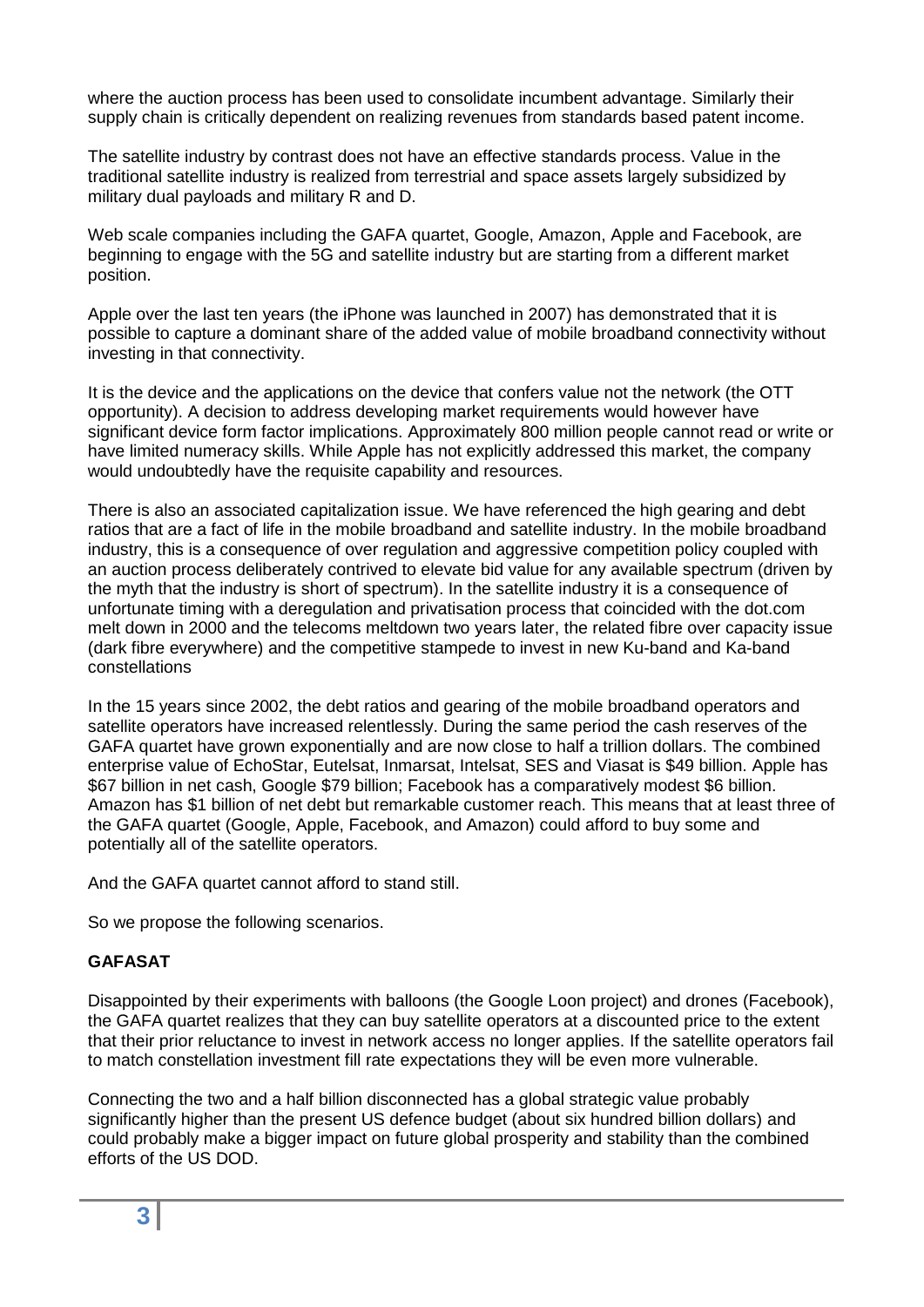The Republican sponsored [Space Renaissance Act](http://bridenstine.house.gov/space/) highlights the US position but does not explicitly address the disconnected or under connected world. The GAFA quartet by contrast has access to ROW (rest of the world) customers that can deliver the fill rates that are needed to make the delivery economics make sense.

Google and Apple and Facebook and Amazon all have experience in developing user interfaces and devices that could potentially be repurposed for sale into emerging markets. Amazon has a [project donating Kindles to developing countries.](http://www.thebookseller.com/news/amazon-donate-kindles-developing-countries-382976)

## **GOOGLESAT**

Competition policy might of course get in the way in which case each company within the GAFA Group would do their own thing but of course there are other options.

## **AUTOSAT**

Automotive manufacturers in some markets already deliver services to cars and lorries and buses via satellite. Sirius XM Radio in the US is one example. [http://www.siriusxm.com/whatissiriusxm.](http://www.siriusxm.com/whatissiriusxm)

The four largest car manufacturers have a combined turnover of \$800 billion dollars, employ 1.4 million people and have a combined R and D budget of over \$50 billion dollars though do not have a great record of mutual collaboration.

## **OTHERSATS**

OTHERSATS could develop for discrete vertical markets, farming and agrarian applications (Botswana farmers on their TESLA tractors), medical (the Trump Care initiative?), Energy and the Environment to name a few – in many ways vertical market segmentation makes more commercial sense that legacy sovereign market segmentation.

The common touch point is that the telecommunications industry remains over focussed on developed economy markets.

There are exceptions. Developing economies between the  $48<sup>th</sup>$  to  $48<sup>th</sup>$  parallel now make up 70% of Vodafone's subscriber base. China Mobile and the China based LTE supply chain have successfully reduced terrestrial delivery and device costs to support market penetration into lower ARPU markets.

The satellite industry to date has had less success and less motivation in reducing delivery and device costs.

Partly this is due to having a supply chain still heavily geared to meeting military space requirements. Companies such as Lockheed Martin, Boeing, Northrop Grumman, Raytheon and Harris are significantly different to Ericsson, Nokia and Huawei or Samsung and Qualcomm.

The satellite supply chain has not had the scale or motivation to be able or willing to invest in truly low cost user and IOT devices and has not to date had the agreed standards required for this to be achieved. OneWeb and similar new constellation enterprises may be able to change this model though by definition start with zero market scale. Similarly the prospect of reducing monthly revenues from \$3000 dollars to \$3 dollars may not be immediately appealing.

There is also a critical need for investment in fundamental component technology, for example high Q low loss filters and power efficient low noise highly linear amplifiers for centimetre band and millimetre band user devices. Companies such as Avago/Broadcom, Skyworks, Qorvo, Analog Devices, Fujitsu, Infineon, NXP (now Qualcomm), Infineon and TI all have to be motivated to invest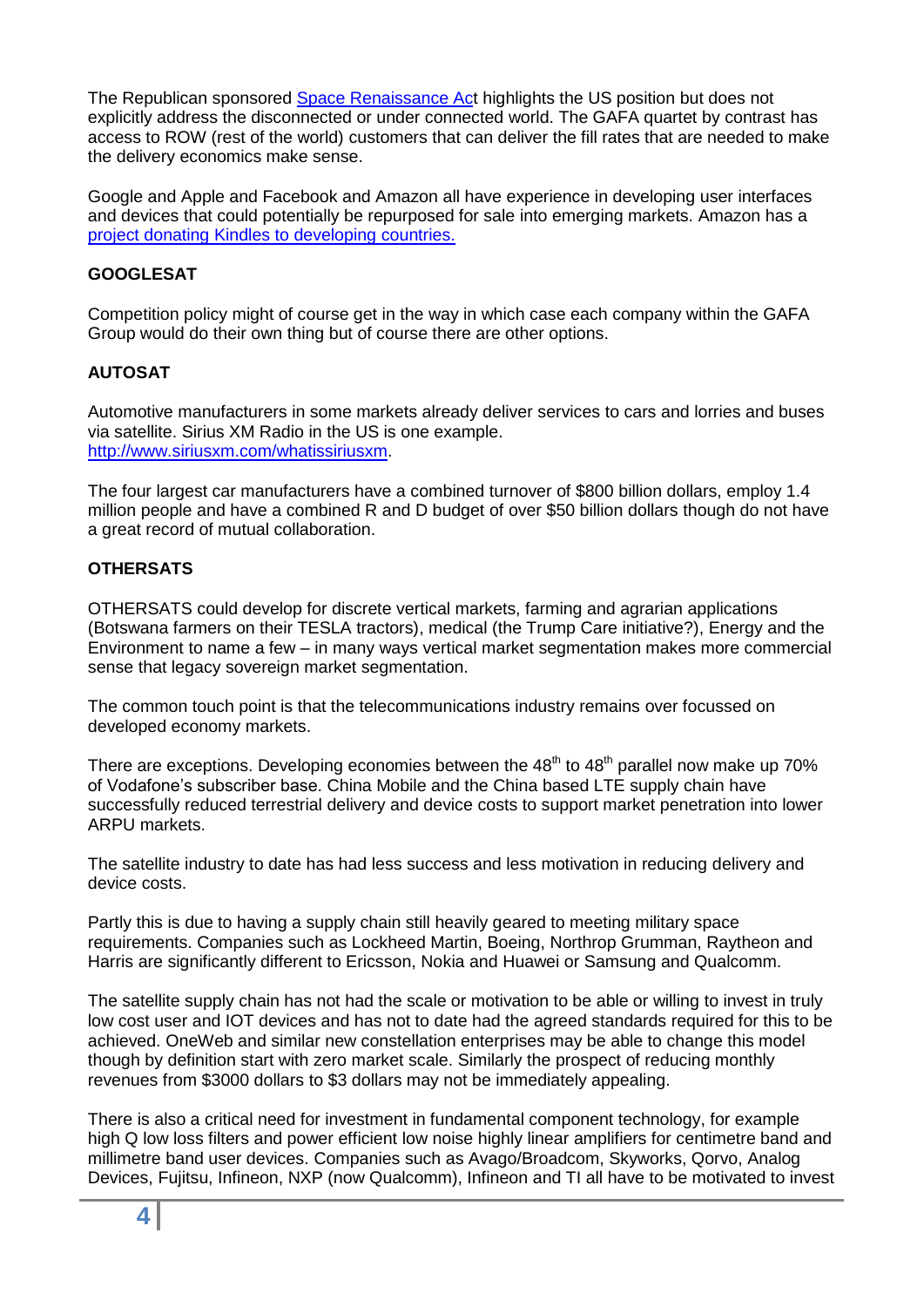in these technologies. This is high risk material and manufacturing innovation with long rather than short term return.

Part of the motivation is that parallel markets such as automotive radar at 77 GHz are delivering substantial added value both in terms of RF front end component value and signal processing IP.

But these companies will only invest in low cost satellite end user and IOT products and or low cost 5G end user and IOT end user products once they are convinced that global scale opportunities are a potential reality.

This would require the satellite industry and 5G industry (including fixed point to point backhaul vendors) to collaborate on spectrum and standards and for regulatory and competition policy to be more or less perfectly aligned.

But [as Mr Farage has said, anything](http://www.silverdoctors.com/headlines/world-news/brexit-nigel-farage-donald-trump-speech-can-beat-hillary-clinton-establishment/) is possible.

And apparently and disturbingly…… it is.

[http://www.silverdoctors.com/headlines/world-news/brexit-nigel-farage-donald-trump-speech-can](http://www.silverdoctors.com/headlines/world-news/brexit-nigel-farage-donald-trump-speech-can-beat-hillary-clinton-establishment/)[beat-hillary-clinton-establishment/](http://www.silverdoctors.com/headlines/world-news/brexit-nigel-farage-donald-trump-speech-can-beat-hillary-clinton-establishment/)

#### **Learn more about these topics**

## **Resources for 5G engineering, marketing and policy teams**

New in depth syndicated research from RTT, Policy Tracker and The Mobile World.

## **A timely and critical investigation into 5G and satellite industry supply chain economics and spectral and space asset value**

Telecommunications is a trillion-dollar industry with 5G promoted as the next big enabler of growth both in developed and developing economies**.** However, this growth will only be achieved if the satellite industry is motivated to share its spectral and space assets including C band and Ku and Ka- band spectrum.

Mobile and satellite operators are highly leveraged and are reliant on vendor supply-chain support. "Over-the-top players," such as Google and Facebook, are starting to invest in access infrastructure and are cash rich. Additionally, the military and the automotive industry are increasingly important stakeholders.

So, the question is: Who will own added value in next- generation mobile broadband?

This study is being developed as a syndicated research opportunity in association with Collaborata

# COLLABORATA

The satellite industry is engaged in a transformation of its Ka-band spectral and space assets. Kaband spectral assets, particularly the 28 GHz and 38 GHz bands, are emerging as the sweet spot for 5G terrestrial network deployment with AT&T and Echostar and Verizon and Viasat as examples of potential 5G technical and commercial partnerships.

**'A timely and critical investigation into 5G and satellite industry supply chain economics and spectral and space asset value'** analyses the implications of the growing inter dependency of these two industries and will make extensive use of presentation graphics to highlight present